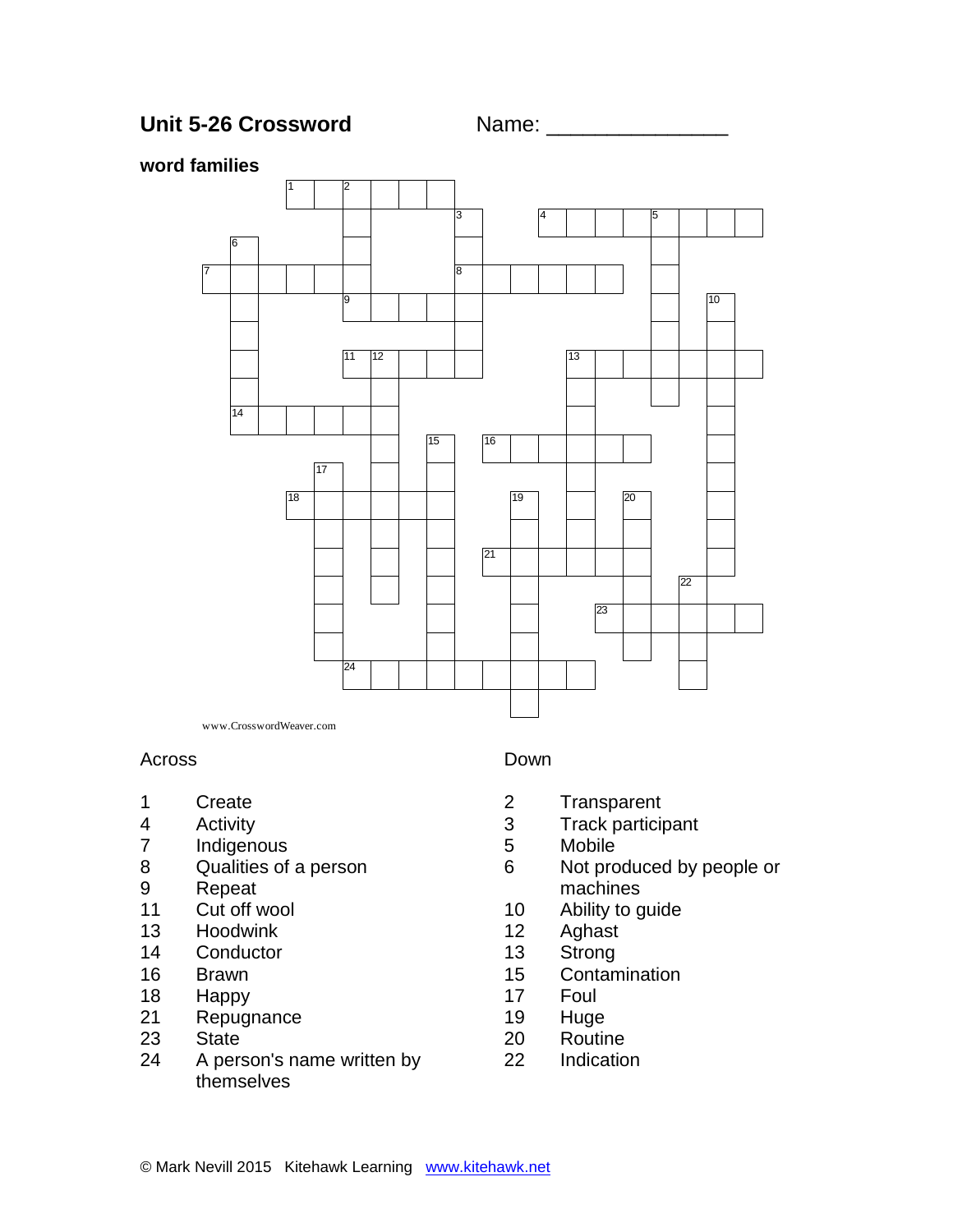# **Unit 5-26 Crossword Solution**



# **Unit 5-26 Polygon Answers**

Some answers:

(With **O**): **enormous**, moon, moose, more, mourn, mouse, noose, norm, nose, nous, room, rouse, sermon, snore, soon, sore, sour,

(Others without **O**): sure,